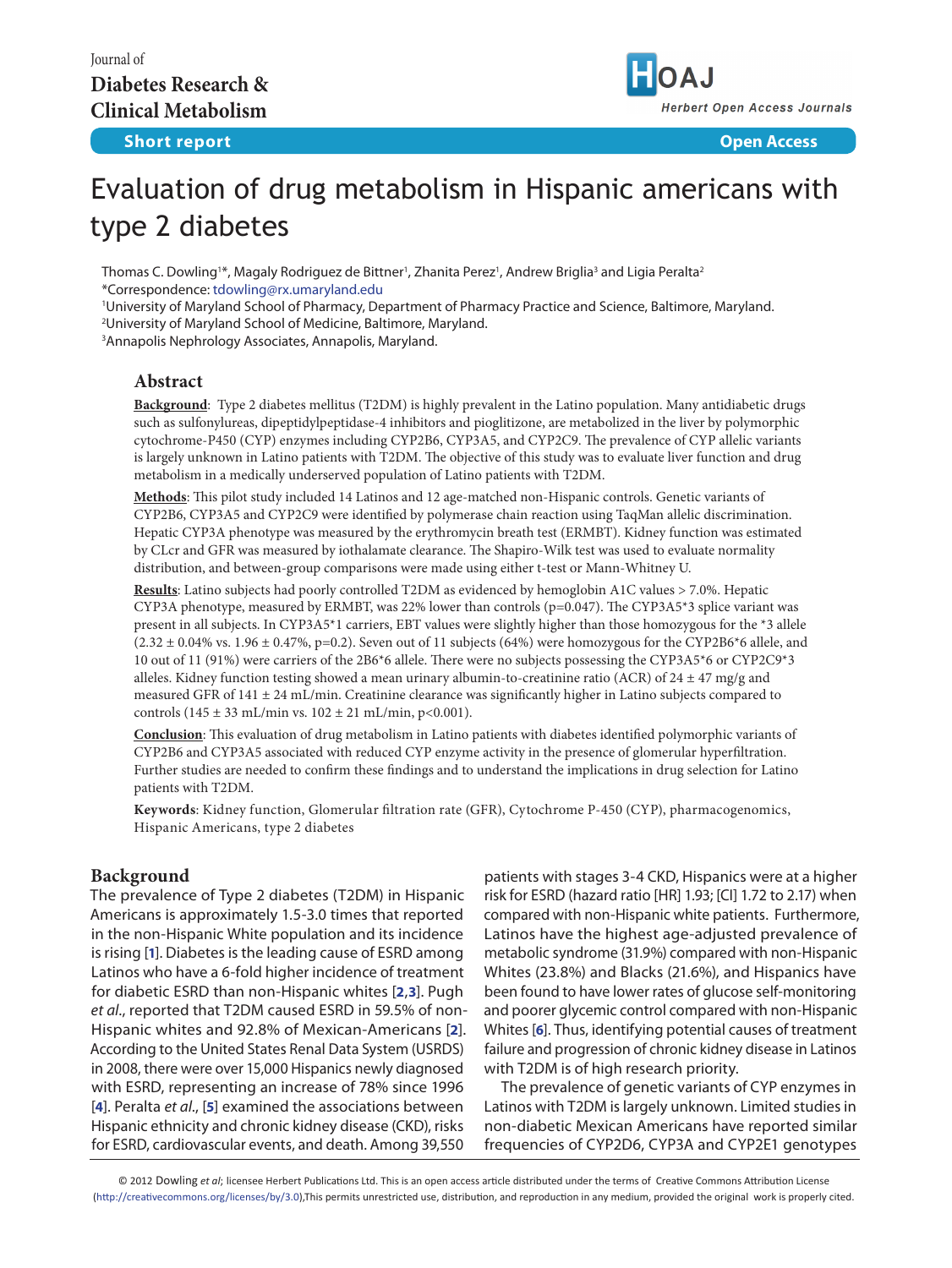| Characteristic                                | Hispanic        | Non-Hispanic      | p value   |
|-----------------------------------------------|-----------------|-------------------|-----------|
|                                               | Cohort $(n=14)$ | Controls $(n=12)$ |           |
| Age $(yr)^b$                                  | 45(11)          | 47(7)             | <b>NS</b> |
| Latin American Origin                         |                 |                   |           |
| Mexico                                        | 3               |                   |           |
| Central America                               | 4               |                   |           |
| South America                                 | $\overline{c}$  |                   |           |
| Carribean                                     | 5               |                   |           |
| Female/Male                                   | 4/10            | 6/6               | <b>NS</b> |
| Weight (kg)                                   | 80(13)          | 72 (17)           | <b>NS</b> |
| Body Surface Area (m <sup>2</sup> )           | 1.88(0.19)      | 1.83(0.25)        | <b>NS</b> |
| Serum Creatinine (mg/dL)                      | 0.71(0.14)      | 0.84(0.12)        | 0.03      |
| $CLcr$ (mL/min)                               | 145(33)         | 102(21)           | < 0.001   |
| Estimated GFR (mL/min)                        | 134(26)         | 104(27)           | 0.0146    |
| Measured GFR (mL/min)                         | 141 (24)        |                   |           |
| Hemoglobin A1C (%)                            | 9.1(3.1)        |                   |           |
| Urinary albumin: creatinine<br>(ACR, mcg/mgC) | 24 (42)         |                   |           |
| Blood glucose (fasting, mg/dL)                | $188 \pm 74$    |                   |           |
|                                               |                 |                   |           |

 $\mathrm{N=26}$ 

b Continuous data are presented as mean (SD).

and phenotypes compared to non-Hispanic whites [**[7](#page-4-2)**,**[8](#page-4-3)**]. Luo *et al*., reported a lower frequency of *CYP2C19\*2* and *\*3* genotypes but similar frequency of CYP2C19 poor metabolizer phenotype (as measured by S-mephenytoin 4'-hydroxylation) in Mexican Americans compared to non-Hispanic whites [**[9](#page-4-4)**]. Experimental data from human liver microsomes suggests that CYP2B6 activity is increased in liver tissue from Hispanic donors compared to African American and Caucasian donors [**[10](#page-4-5)**], but *in vivo* studies of CYP2B6 metabolism in Latinos have not been reported. The present study examined the genotype characteristics of CYP2B6, CYP2C9, and CYP3A5, along with phenotype assessment of CYP3A and kidney function measurement in a cohort of Latinos with known or self-reported T2DM in the Baltimore metropolitan region.

## **Methods**

The study groups consisted of self-reported Latin Americans with T2DM identified from ambulatory Hispanic Community Health Clinics and age-matched non-Hispanic controls. The clinical protocol was approved by University of Maryland IRB and the General Clinical Research Center (GCRC) Advisory Committee. All subjects received a history and physical examination in the GCRC including serum and urine biochemistry evaluations with confirmation of T2DM based on fasting blood glucose. Subjects were excluded if they had active or a history of liver disease or were receiving medications known to alter hepatic CYP3A enzyme activity. The data from non-diabetic, non-Hispanic, non-CKD patients was obtained from a previous study evaluating CYP3A-mediated drug metabolism in patients

with end-stage renal disease [**[11](#page-4-6)**]. Glomerular filtration rate (GFR) was measured during a single visit to the GCRC using non-radioactive iothalamate clearance, and iothalamate concentrations were determined by HPLC as previously described [**[12](#page-4-7)**]. Urinary albumin-to-creatinine ratios (ACR) were determine from a spot urine collection at the time of admission to the GCRC. Iothalamate pharmacokinetic data was analyzed using WinNonlin 5.2 (Cary, NC). Hepatic CYP3A-mediated metabolism was assessed in the University of Maryland Medical Center's Department of Radiology using the Erythromycin Breath Test (Metabolic Solutions, Inc., Nashua, NH), where % of erythromycin dose eliminated per hour was determined in a single breath sample obtained 20 minutes following a 3µ Ci injection of C14-erythromycin (ERMBT *E* 20 min). The ERMBT *E* 20 min test measures the extent of hepatic N-demethylation of erythromycin, which is known to be mediated by CYP3A, based on recovery of exhaled C14-erythromycin Genomic DNA was obtained from whole blood to identify the following SNPs: *CYP2B6\*6* (rs3745274), *CYP3A5\*3* (rs776746), *CYP3A5\*6* (rs10264272), *CYP2C9\*3* (rs1057910). Allelic discrimination was determined by rtPCR/TaqMan® using an ABI Prism 7900HT Sequence Detection system (ABI Life Technologies Corp., Carlsbad, CA) with SDS software in the UM Biopolymer/Genomics Core Lab. Serum creatinine concentrations were determined using CREm calibrators (IDMS-traceable) on a Beckman Coulter UniCel DxC-800 (Beckman Coulter Inc., function was estimated using the Cockcroft-Gault (CG-CLcr) [**[13](#page-4-8)**] and MDRD (IDMS traceable) [**[14](#page-4-9)**] equations and reported in mL/min. Statistical analysis included linear regression, t-test and Mann-Whitney U for continuous variables and chi-square or Fisher's exact test for nominal or categorical data using Prism 4.0 (GraphPad Software, Inc., LaJolla, CA).

#### **Results**

This was a single-center pilot evaluation of kidney and liver function conducted in an ambulatory care setting. The demographics of the 14 Latino and 12 control subjects are shown in **Table 1**. Genomic DNA was available in 11 of 14 Latino subjects. The hemoglobin A1C values were > 7.0% in 10 out of 14 subjects. Seven subjects were receiving metformin or glipizide at the time of evaluation, and no subjects were receiving insulin. The mean urinary albuminto-creatinine ratio (ACR) was 24 mg/g, with 3 subjects having urinary ACR > 50 mg/g. The iothalamate-measured GFR in Latino subjects was  $141 \pm 24$  mL/min, and estimated GFR values (using the MDRD equation) were significantly higher in Latinos vs. controls (134  $\pm$  26 mL/min vs. 104  $\pm$  27 mL/min, p=0.01). Similarly, the estimated CLcr values were significantly higher in Latino subjects compared to controls (145  $\pm$  33 mL/min vs. 102  $\pm$  21 mL/min, p<0.001). In Latino subjects, the eGFR values were marginally greater than CLcr  $(134 \pm 26 \text{ mL/min vs. } 128 \pm 31 \text{ mL/min, } p=0.49)$  and were strongly associated with CLcr  $(r^2 = 0.61, p = 0.001,$  [Figure 1](#page-2-0)). The mean ERMBT  $E_{20 \text{ min}}$  parameter value in Latinos was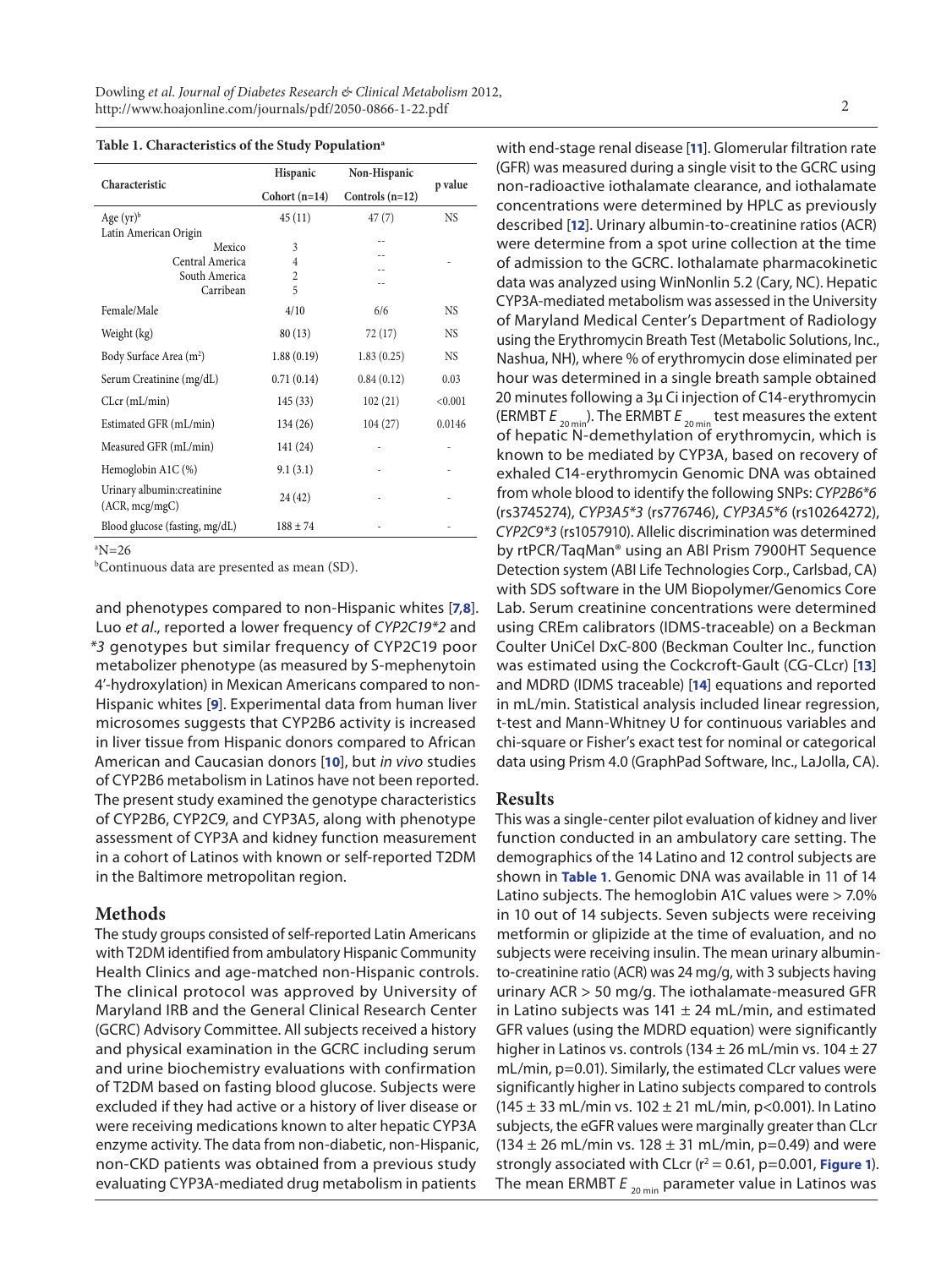<span id="page-2-0"></span>Dowling *et al*. *Journal of Diabetes Research & Clinical Metabolism* 2012, bowing et al. *Journal of Diabetes Research & Cunical Metabolism 2*012,<br><http://www.hoajonline.com/journals/pdf/2050-0866-1-22.pdf>



subjects with CYP3A5\*1/\*3 genotype (Expressors, n=3) vs. CYP3A5\*3/\*3 genotype (Non-Expressors, n=8, p=0.237).



 $2.06 \pm 0.43$ %, which was significantly lower than historical controls (2.68% ± 1.0%, p<0.05, **Figure 2**). The *CYP3A5\*3* splice variant was present in all subjects. In individuals that were *CYP3A5\*1* allele carriers, ERMBT  $E_{20 min}$  values tended to be slightly higher than those homozygous for the *\*3* allele (2.32  $\pm$  0.04% vs. 1.96  $\pm$  0.47%, p=0.2). Seven out of 11 subjects (64%) were homozygous for the *CYP2B6\*6* allele, and 10 out of 11 (91%) were carriers of the *CYP2B6\*6* allele. Hardy-Weinberg equilibrium comparisons between Latino and control groups could not be determined due to lack of genotyping availability in the control group. There were no subjects possessing the *CYP3A5\*6* or *CYP2C9\*3* alleles.

## **Discussion**

The Latino subjects enrolled in this pilot study had poorly controlled diabetes in the presence of a minimal degree of nephropathy, as evidenced by elevated HgA1C (9  $\pm$  3%), low urinary albumin-to-creatinine ratio ( $24 \pm 41$  mg/g) and high measured GFR (141  $\pm$  24 mL/min). This is the first study that we are aware of demonstrating glomerular hyperfiltration by measured GFR in Hispanic Americans with diabetes. Kidney function estimated by both CG-CLcr and MDRD was higher than age-matched controls, suggesting an association between diabetes and glomerular hyperfiltration. Experimental and clinical evidence has shown that elevated GFR, or hyperfiltration, may increase the susceptibility to kidney injury in T2DM [**[15](#page-4-10)**,**[16](#page-4-11)**].The degree of glomerular hyperfiltration observed in the present study is likely due to intraglomerular hypertension associated with early diabetes and known to be a precursor for albuminuria and subsequent reduction in GFR.

We also compared 2 equations used to estimate GFR (MDRD equation) and CLcr (CG equation) in the study population. Our finding that the MDRD values exceeded CG-CLcr values in both Latinos and controls is consistent with previous studies in over 20,000 patients reporting that the MDRD equation overestimates creatinine clearance.[**[17](#page-4-12)**,**[18](#page-4-13)**] Each index of kidney function that we assessed (MDRD, CLcr and measured GFR) was consistent with hyperfiltration and early stage type 2 diabetes, although accurate histories of diabetes onset in the study subjects were compromised by limited access to care and medical documentation. Only 3 out of 14 (21%) subjects in our study presented with microalbuminuria defined as urine ACR 30-300 mg/g. This is consistent with data reported by the National Kidney Foundation's Kidney Early Evaluation Program (KEEP), where Hispanics with hypertension or diabetes (odds ratio [OR] 1.18, [CI] 0.87-1.60) were significantly less likely than African Americans (OR 1.46, [CI] 1.27-1.68) to present with microalbuminuria (measured by urine dipstick) during screening examinations [**[19](#page-4-14)**]. Taken together, these data suggest that early diagnosis of diabetic nephropathy using sensitive measures such as urinary ACR and use of the MDRD equation should be avoided in this ethnic group exhibiting glomerular hyperfiltration.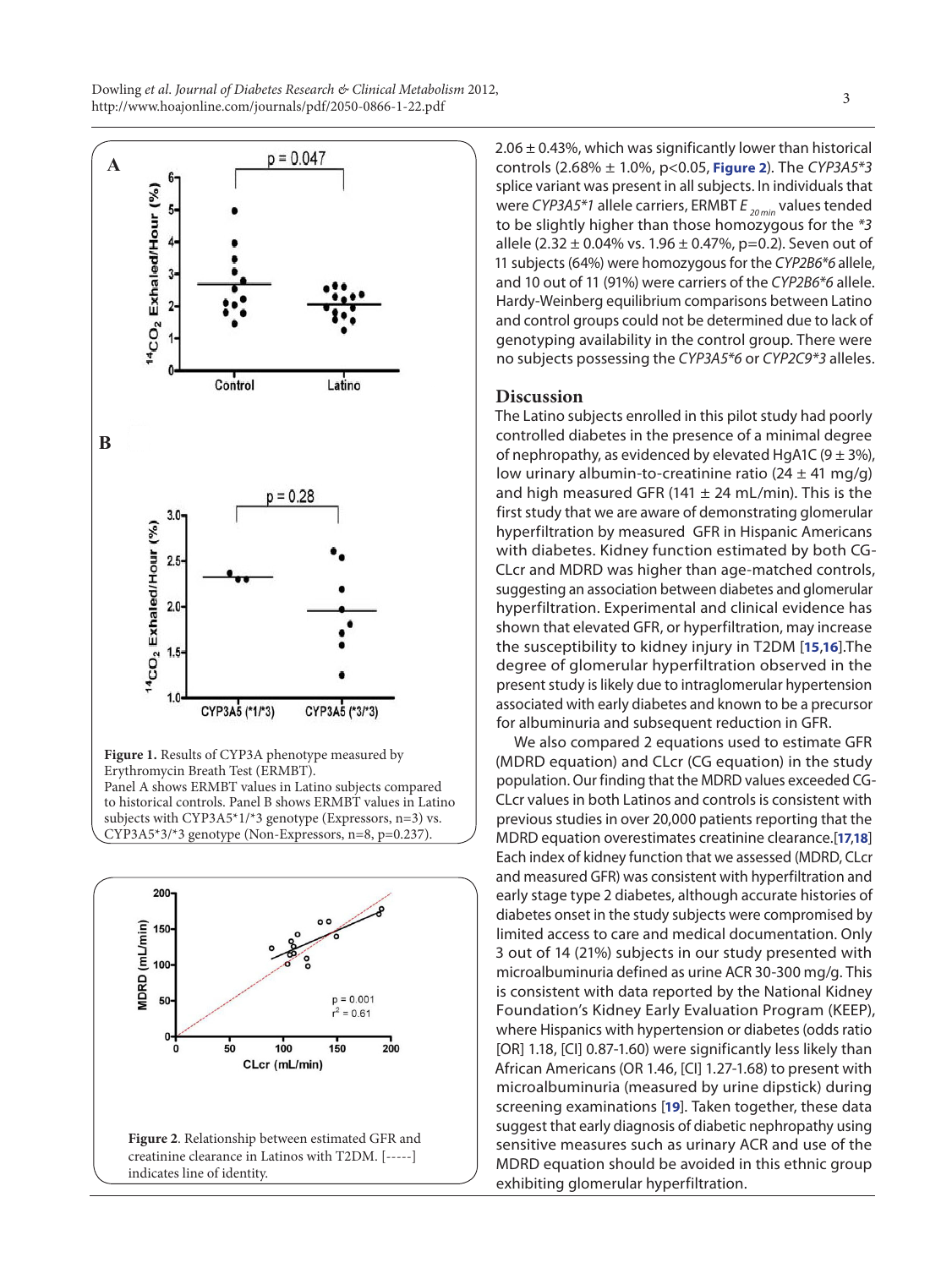This is the first study to characterize CYP2B6, CYP2C9 and CYP3A5 genotype and phenotype in Latinos with diabetes. Our most striking finding was that 64% of our subjects were homozygous for the *CYP2B6\*6* (516 G→T) allele, which is markedly higher than previous reports of 6-24% in Caucasians [**[20](#page-4-15)**,**[21](#page-4-16)**]. Furthermore, nearly all (91%) of our subjects carried a single copy of the *CYP2B6\*6* allele. This finding has important implications since this SNP is associated with impaired CYP-mediated metabolism of drugs such as methadone and efavirenz [**[21](#page-4-16)**,**[22](#page-4-17)**]. Ribaudo *et al.,* [**[23](#page-4-18)**] reported that the *CYP2B6\*6* (516 G→T) polymorphism was present in 32% of Hispanics vs. 24% of Caucasian (p<0.008) enrolled in an AIDS Clinical Trial. In contrast, Parkinson *et al.,* [**[10](#page-4-5)**]. reported that human hepatocytes obtained from Hispanic donors (n=10) had CYP2B6-mediated S-mephenytion N-demethlylation that was nearly 2-fold higher than African American (n=10) and Caucasian (n=95) donors, but this difference was not statistically different due to considerable inter-subject variability.

We also observed that the *CYP3A5\*3* splice variant was present in all Latino subjects, which is similar to the 85- 95% frequency reported in Caucasians and higher than the 27-55% frequency observed in African Americans [**[24](#page-4-19)**,**[25](#page-4-20)**]. Three subjects were carriers of the *CYP3A5\*1* allele, and these individuals tended to have higher values for ERMBT E  $_{20 \text{ min}}$  compared to those not having the allele. This observation is consistent with prior reports showing increased clearance and higher dose requirements for tacrolimus in CYP3A5 "expressors" (*\*1/\*1* and *\*1/\*3*) compared to CYP3A5 "non-expressors" (*\*3/\*3*) [**[26](#page-4-21)**,**[27](#page-4-22)**]. Only one of our subjects possessed the *CYP3A5\*6* allele, which is associated with reduced CYP3A5 expression occurring more frequently in African Americans (2–17%) compared with Caucasians and Asians (<2%) [**[28](#page-4-23)**].

Hepatic metabolic capacity measured by the ERMBT  $E_{20 \text{ min}}$  was approximately 22% lower in Latino subjects compared to historical controls (p<0.05). This finding suggests that Hispanic ethnicity may be associated with either reduced CYP3A-mediated hepatic metabolism or reduced hepatocellular drug uptake, since erythromycin metabolism likely requires initial uptake into hepatocytes mediated by solute transporters such as P-glycoprotein [**[31](#page-4-24)**]. The ERMBT has been widely used as a CYP3A phenotype probe in clinical trials to evaluate the impact of drugs and disease-states on CYP activity, enzyme induction, and inhibition [**[11](#page-4-6)**,**[29](#page-4-25)**,**[30](#page-4-26)**]. The impact of Hispanic ethnicity on expression or function of hepatic drug transporters has not been previously reported. None of our subjects possessed the *CYP2C9\*3* (A>C) allele, which is been reported as the second most frequent CYP2C9 SNP occurring in 5.4% of a Puerto Rican population [**[32](#page-4-27)**]. This allele is associated with an allozyme that is considered "highly deficient" yielding a null metabolizer phenotype that has less than 5% metabolic activity and is most often included in warfarin genotyping algorithms [**[33](#page-4-28)**].

Our pilot study was too small to make firm inferences about the frequency of CYP variant alleles in the general Latino population. Moreover, since we evaluated only 4 SNPS on 3 CYP enzymes, we were limited to evaluating the relationship between genotype and phenotype for CYP3A. Another limitation of our study is the possibility that the high GFR values observed in our Latino cohort may have been due to non-diabetic factors. Since our control group consisted of African American and Caucasians without kidney disease, their GFR values estimated by the MDRD equation, which takes race into account, may have underestimated the true GFR values.

## **Conclusions**

The main findings in this pilot study are that Latino patients with T2DM have glomerular hyperfiltration with polymorphic variants of CYP2B6 and CYP3A5 that are associated with reduced CYP enzyme activity. These findings highlight the importance of early identification and utilization of a multidisciplinary team using a culturally sensitive approach in clinical settings to recognize drug-related problems and to maximize benefits in the Latino population with diabetes. Additional long-term studies are needed to further understand the clinical relevance of pharmacogenomics variants and their role in drug therapy individualization for Latino patients with diabetes.

#### **Competing interests**

The authors report no conflicts of interest or competing interests.

#### **Authors' contributions**

TD conceived of the study, and participated in its design and coordination and helped to draft the manuscript. MRB and ZP helped to coordinate the study and enroll study subjects. AB and LP contributed to the evaluation of study subjects and interpretation of results. All authors read and approved the final manuscript.

#### **Acknowledgements and funding**

This study was funded in part by the American College of Clinical Pharmacy (Amgen Nephrology Research Award, Frontier's Award); University of Maryland General Clinical Research Center grant (NIH M01 RR 16500).

#### **Publication history**

Received: 12-Nov-2012 Revised:11-Dec-2012 Accepted: 14-Dec-2012 Published: 21-Dec-2012

## **References**

- <span id="page-3-0"></span>1. C. M. Lora, M. L. Daviglus, J. W. Kusek, A. Porter, A. C. Ricardo, A. S. Go and J. P. Lash: **Chronic kidney disease in United States Hispanics: a growing public health problem**. *Ethn Dis* 2009, **19**:466-72. | [PubMed](http://www.ncbi.nlm.nih.gov/pubmed/20073150?dopt=Citation)
- <span id="page-3-1"></span>2. J. A. Pugh, R. A. Medina, J. C. Cornell and S. Basu: **NIDDM is the major cause of diabetic end-stage renal disease. More evidence from a tri-ethnic community**. *Diabetes* 1995, **44**:1375-80. | [Article](http://dx.doi.org/10.2337/diab.44.12.1375) | [PubMed](http://www.ncbi.nlm.nih.gov/pubmed/7589841?dopt=Citation)
- <span id="page-3-2"></span>3. I. Chukwueke and Z. Cordero-Macintyre: **Overview of type 2 diabetes in Hispanic Americans**. *Int J Body Compos Res* 2010, **8**:77-81. | [PubMed Abstract](http://www.ncbi.nlm.nih.gov/pubmed/21243097?dopt=Citation) | [PubMed Full Text](http://www.ncbi.nlm.nih.gov/pmc/articles/PMC3019531/)
- <span id="page-3-3"></span>4. **U.S. Renal Data System, USRDS 2010 Annual Data Report: Atlas of End-Stage Renal Disease in the United States**, National Institutes